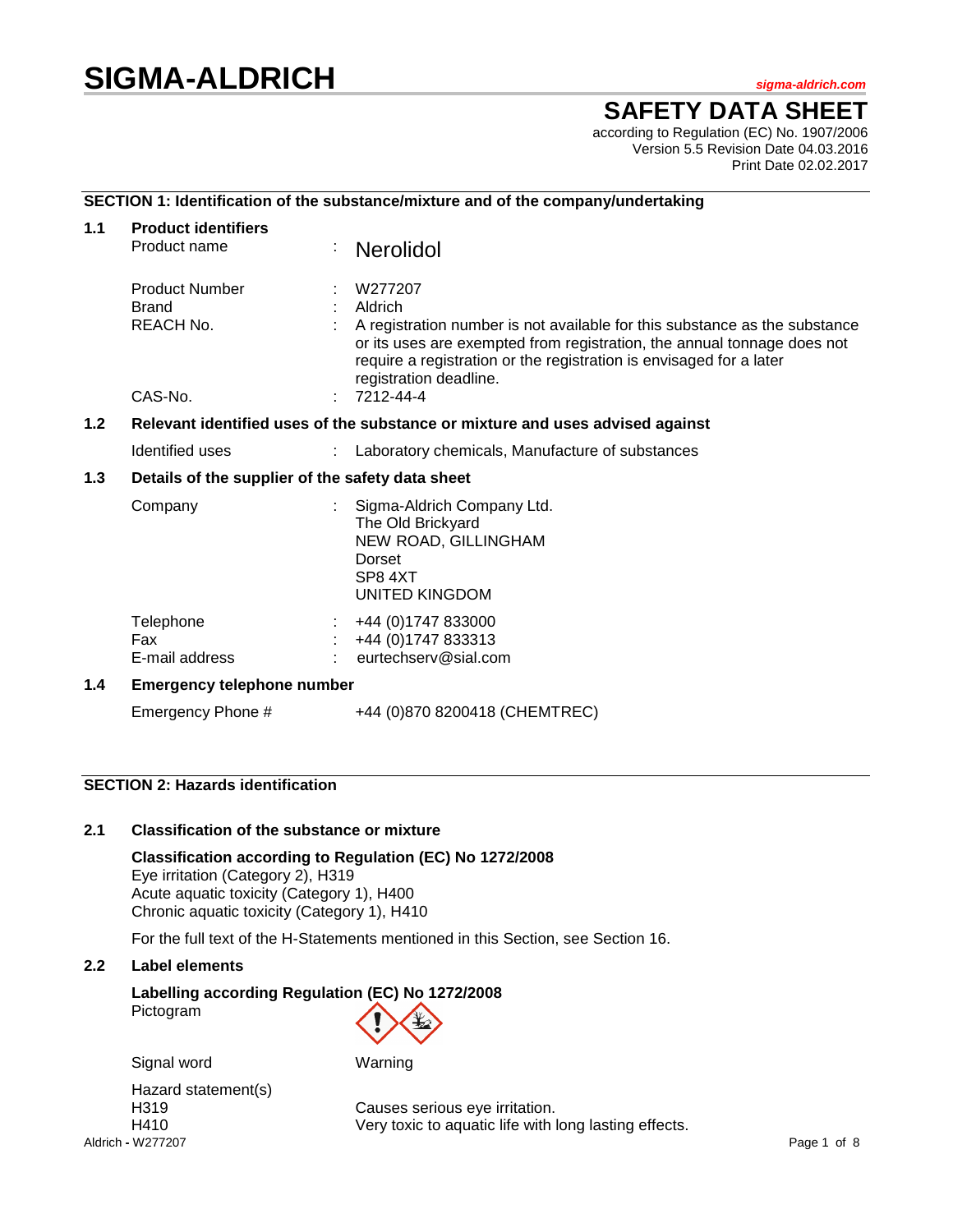Precautionary statement(s)<br>P305 + P351 + P338

IF IN EYES: Rinse cautiously with water for several minutes. Remove contact lenses, if present and easy to do. Continue rinsing.

Supplemental Hazard **Statements** 

# **2.3 Other hazards**

This substance/mixture contains no components considered to be either persistent, bioaccumulative and toxic (PBT), or very persistent and very bioaccumulative (vPvB) at levels of 0.1% or higher.

#### **SECTION 3: Composition/information on ingredients**

#### **3.1 Substances**

| Synonyms         | $\therefore$ 3,7,11-Trimethyl-1,6,10-dodecatrien-3-ol<br>3-Hydroxy-3,7,11-trimethyl-1,6,10-dodecatriene |
|------------------|---------------------------------------------------------------------------------------------------------|
| Formula          | : $C_{15}H_{26}O$                                                                                       |
| Molecular weight | : $222.37$ g/mol                                                                                        |
| CAS-No.          | 7212-44-4                                                                                               |
| EC-No.           | 230-597-5                                                                                               |

#### **Hazardous ingredients according to Regulation (EC) No 1272/2008**

none

| Component                                              |                        | Classification                                             | Concentration |
|--------------------------------------------------------|------------------------|------------------------------------------------------------|---------------|
| 3,7,11-TrimethyIdodeca-1,6,10-trien-3-ol,mixed isomers |                        |                                                            |               |
| CAS-No.<br>$EC-No$ .                                   | 7212-44-4<br>230-597-5 | Eye Irrit. 2; Aquatic Acute 1;<br>Aquatic Chronic 1; H319, | $\leq$ 100 %  |
|                                                        |                        | H400. H410<br>M-Factor - Aquatic Acute: 1                  |               |

For the full text of the H-Statements mentioned in this Section, see Section 16.

# **SECTION 4: First aid measures**

# **4.1 Description of first aid measures**

#### **General advice**

Consult a physician. Show this safety data sheet to the doctor in attendance.

#### **If inhaled**

If breathed in, move person into fresh air. If not breathing, give artificial respiration. Consult a physician.

#### **In case of skin contact**

Wash off with soap and plenty of water. Consult a physician.

# **In case of eye contact**

Rinse thoroughly with plenty of water for at least 15 minutes and consult a physician.

#### **If swallowed**

Never give anything by mouth to an unconscious person. Rinse mouth with water. Consult a physician.

# **4.2 Most important symptoms and effects, both acute and delayed**

The most important known symptoms and effects are described in the labelling (see section 2.2) and/or in section 11

#### **4.3 Indication of any immediate medical attention and special treatment needed** No data available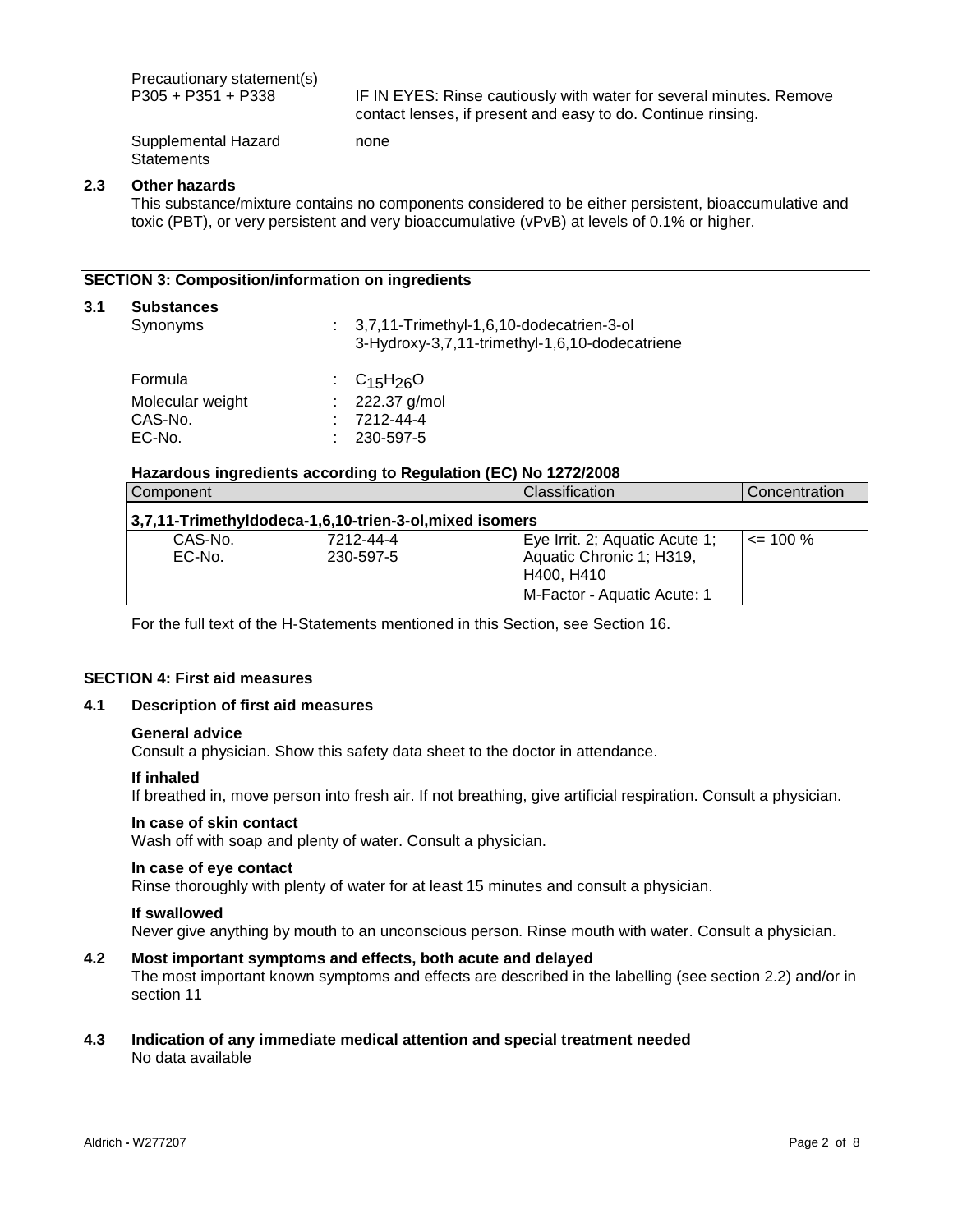# **SECTION 5: Firefighting measures**

# **5.1 Extinguishing media**

# **Suitable extinguishing media**

Use water spray, alcohol-resistant foam, dry chemical or carbon dioxide.

- **5.2 Special hazards arising from the substance or mixture** No data available
- **5.3 Advice for firefighters** Wear self-contained breathing apparatus for firefighting if necessary.
- **5.4 Further information** No data available

# **SECTION 6: Accidental release measures**

**6.1 Personal precautions, protective equipment and emergency procedures** Use personal protective equipment. Avoid breathing vapours, mist or gas. Ensure adequate ventilation. For personal protection see section 8.

#### **6.2 Environmental precautions** Prevent further leakage or spillage if safe to do so. Do not let product enter drains. Discharge into the environment must be avoided.

- **6.3 Methods and materials for containment and cleaning up** Soak up with inert absorbent material and dispose of as hazardous waste. Keep in suitable, closed containers for disposal.
- **6.4 Reference to other sections**

For disposal see section 13.

# **SECTION 7: Handling and storage**

# **7.1 Precautions for safe handling**

Avoid contact with skin and eyes. Avoid inhalation of vapour or mist. For precautions see section 2.2.

**7.2 Conditions for safe storage, including any incompatibilities** Store in cool place. Keep container tightly closed in a dry and well-ventilated place. Containers which are opened must be carefully resealed and kept upright to prevent leakage.

# **7.3 Specific end use(s)**

Apart from the uses mentioned in section 1.2 no other specific uses are stipulated

# **SECTION 8: Exposure controls/personal protection**

## **8.1 Control parameters**

**Components with workplace control parameters** Contains no substances with occupational exposure limit values.

#### **8.2 Exposure controls**

# **Appropriate engineering controls**

Handle in accordance with good industrial hygiene and safety practice. Wash hands before breaks and at the end of workday.

#### **Personal protective equipment**

# **Eye/face protection**

Safety glasses with side-shields conforming to EN166 Use equipment for eye protection tested and approved under appropriate government standards such as NIOSH (US) or EN 166(EU).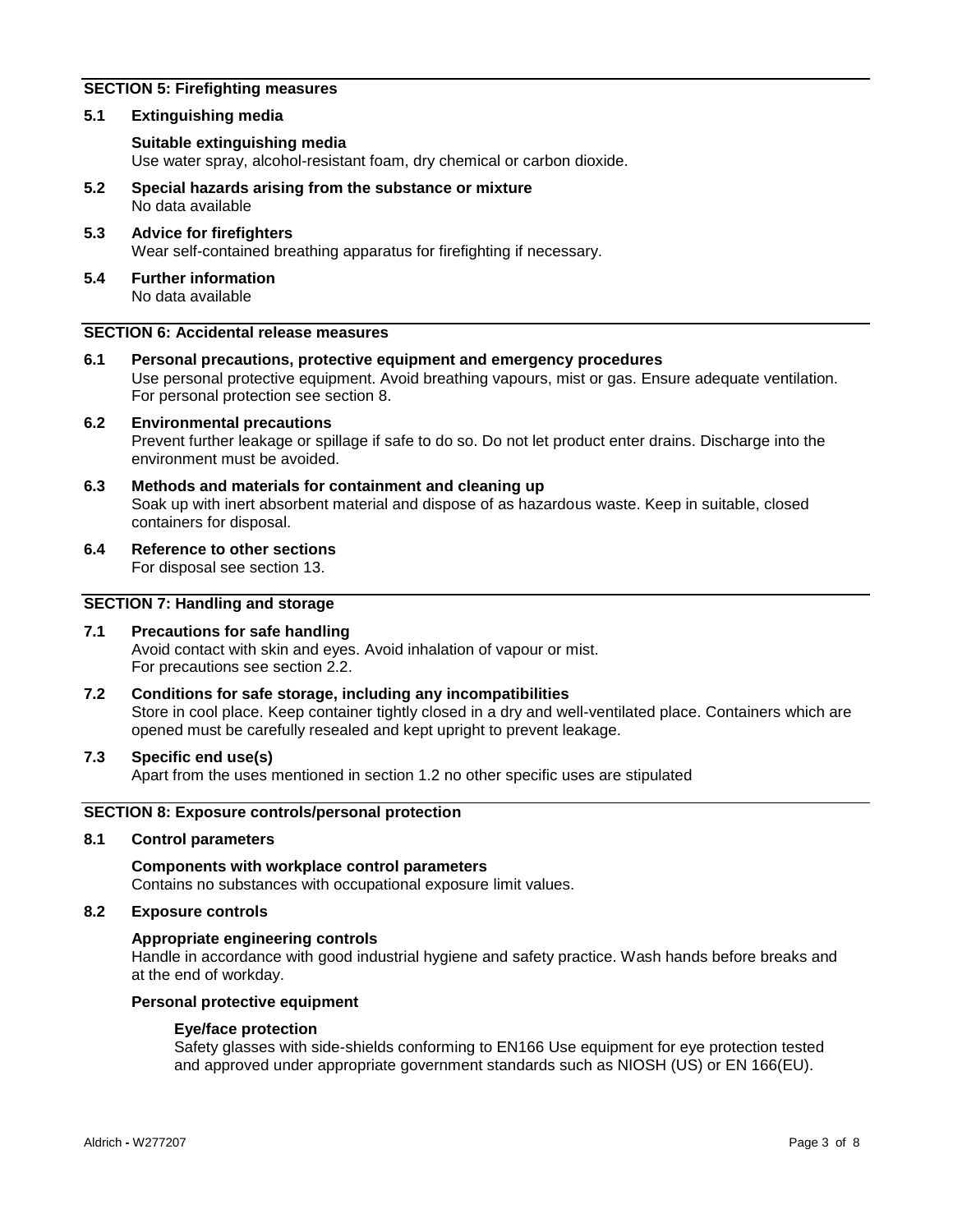# **Skin protection**

Handle with gloves. Gloves must be inspected prior to use. Use proper glove removal technique (without touching glove's outer surface) to avoid skin contact with this product. Dispose of contaminated gloves after use in accordance with applicable laws and good laboratory practices. Wash and dry hands.

The selected protective gloves have to satisfy the specifications of EU Directive 89/686/EEC and the standard EN 374 derived from it.

Full contact Material: Nitrile rubber Minimum layer thickness: 0.4 mm Break through time: 480 min Material tested:Camatril® (KCL 730 / Aldrich Z677442, Size M)

Splash contact Material: Nitrile rubber Minimum layer thickness: 0.11 mm Break through time: 30 min Material tested:Dermatril® (KCL 740 / Aldrich Z677272, Size M)

data source: KCL GmbH, D-36124 Eichenzell, phone +49 (0)6659 87300, e-mail sales@kcl.de, test method: EN374

If used in solution, or mixed with other substances, and under conditions which differ from EN 374, contact the supplier of the CE approved gloves. This recommendation is advisory only and must be evaluated by an industrial hygienist and safety officer familiar with the specific situation of anticipated use by our customers. It should not be construed as offering an approval for any specific use scenario.

# **Body Protection**

Impervious clothing, The type of protective equipment must be selected according to the concentration and amount of the dangerous substance at the specific workplace.

# **Respiratory protection**

Where risk assessment shows air-purifying respirators are appropriate use a full-face respirator with multi-purpose combination (US) or type ABEK (EN 14387) respirator cartridges as a backup to engineering controls. If the respirator is the sole means of protection, use a full-face supplied air respirator. Use respirators and components tested and approved under appropriate government standards such as NIOSH (US) or CEN (EU).

# **Control of environmental exposure**

Prevent further leakage or spillage if safe to do so. Do not let product enter drains. Discharge into the environment must be avoided.

# **SECTION 9: Physical and chemical properties**

#### **9.1 Information on basic physical and chemical properties**

| a) | Appearance                                 | Form: liquid<br>Colour: colourless |
|----|--------------------------------------------|------------------------------------|
| b) | Odour                                      | No data available                  |
| C) | <b>Odour Threshold</b>                     | No data available                  |
| d) | рH                                         | No data available                  |
| e) | Melting point/freezing<br>point            | No data available                  |
| f) | Initial boiling point and<br>boiling range | 114 °C at 1 hPa - lit.             |
| g) | Flash point                                | 96 °C - closed cup                 |
| h) | Evaporation rate                           | No data available                  |
| i) | Flammability (solid, gas)                  | No data available                  |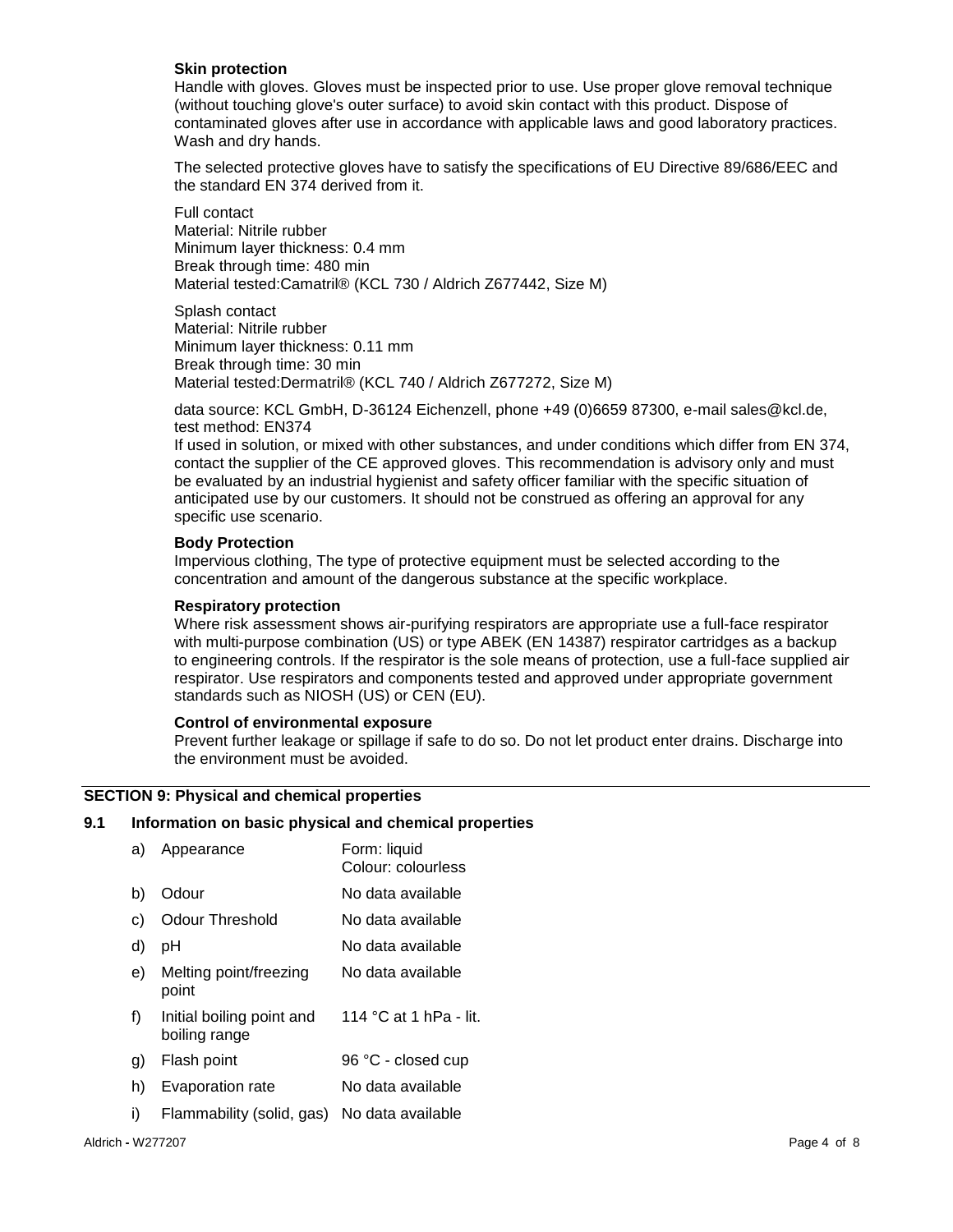|      | j)                                                                                                                                                            | Upper/lower<br>flammability or<br>explosive limits | No data available                                              |
|------|---------------------------------------------------------------------------------------------------------------------------------------------------------------|----------------------------------------------------|----------------------------------------------------------------|
|      | k)                                                                                                                                                            | Vapour pressure                                    | No data available                                              |
|      | $\vert$                                                                                                                                                       | Vapour density                                     | No data available                                              |
|      | m)                                                                                                                                                            | Relative density                                   | 0.875 g/cm3 at 25 °C                                           |
|      | n)                                                                                                                                                            | Water solubility                                   | 0.0141 g/l at 20 °C - Tested according to Directive 92/69/EEC. |
| O)   |                                                                                                                                                               | Partition coefficient: n-<br>octanol/water         | log Pow: 4.5 at 24 °C                                          |
|      | p)                                                                                                                                                            | Auto-ignition<br>temperature                       | No data available                                              |
|      | q)                                                                                                                                                            | Decomposition<br>temperature                       | No data available                                              |
|      | r)                                                                                                                                                            | Viscosity                                          | 6.41 mm2/s at 40 $^{\circ}$ C -                                |
|      | s)                                                                                                                                                            | <b>Explosive properties</b>                        | No data available                                              |
|      | t)                                                                                                                                                            | Oxidizing properties                               | No data available                                              |
| 9.2  | Other safety information<br>No data available                                                                                                                 |                                                    |                                                                |
|      |                                                                                                                                                               | <b>SECTION 10: Stability and reactivity</b>        |                                                                |
| 10.1 | <b>Reactivity</b><br>No data available                                                                                                                        |                                                    |                                                                |
| 10.2 | <b>Chemical stability</b><br>Stable under recommended storage conditions.<br>Contains the following stabiliser(s):<br>$\alpha$ -Tocopherol (>=0.05 - <=0.2 %) |                                                    |                                                                |

- **10.3 Possibility of hazardous reactions** No data available
- **10.4 Conditions to avoid** No data available
- **10.5 Incompatible materials** Strong oxidizing agentsAcids and bases
- **10.6 Hazardous decomposition products** Hazardous decomposition products formed under fire conditions. - Carbon oxides Other decomposition products - No data available In the event of fire: see section 5

# **SECTION 11: Toxicological information**

# **11.1 Information on toxicological effects**

**Acute toxicity** LD50 Oral - Rat - > 5,000 mg/kg LD50 Oral - Mouse - 15,000 mg/kg

Inhalation: No data available

# **Skin corrosion/irritation**

Skin - Rabbit Result: No skin irritation - 4 h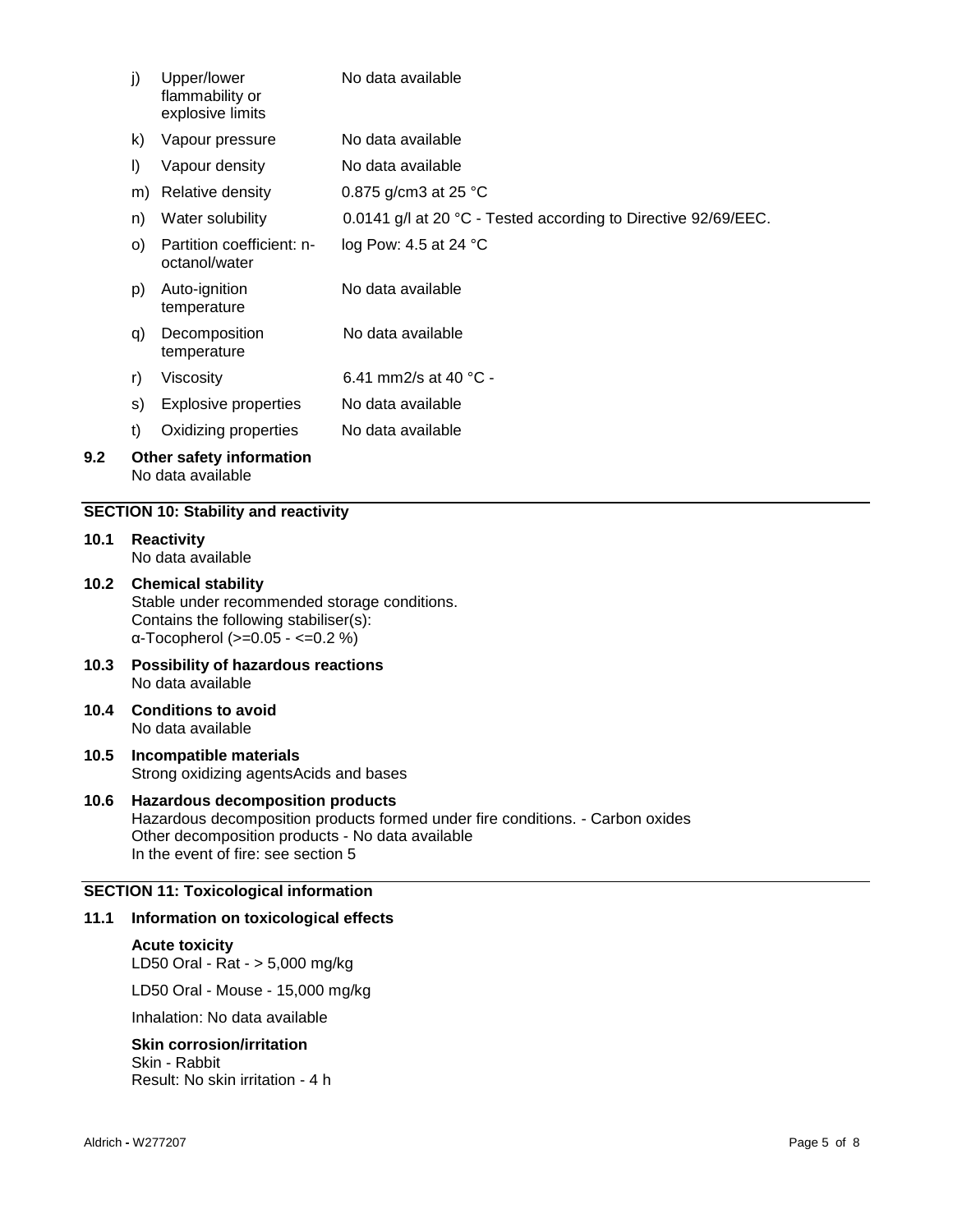# **Serious eye damage/eye irritation**

Eyes - Rabbit Result: Irritating to eyes. - 8 d (OECD Test Guideline 405)

# **Respiratory or skin sensitisation**

No data available **Germ cell mutagenicity**

No data available

# **Carcinogenicity**

IARC: No component of this product present at levels greater than or equal to 0.1% is identified as probable, possible or confirmed human carcinogen by IARC.

# **Reproductive toxicity**

No data available

#### **Specific target organ toxicity - single exposure** No data available

**Specific target organ toxicity - repeated exposure** No data available

# **Aspiration hazard**

No data available

# **Additional Information**

RTECS: JR4977000

To the best of our knowledge, the chemical, physical, and toxicological properties have not been thoroughly investigated.

# **SECTION 12: Ecological information**

# **12.1 Toxicity**

| Toxicity to fish                                          | flow-through test LC50 - Pimephales promelas (fathead minnow) - 1.43 mg/l -<br>96 h                               |  |  |
|-----------------------------------------------------------|-------------------------------------------------------------------------------------------------------------------|--|--|
|                                                           | flow-through test NOEC - Pimephales promelas (fathead minnow) - 0.64 mg/l -<br>96 h                               |  |  |
| Toxicity to daphnia and<br>other aquatic<br>invertebrates | EC50 - Daphnia magna (Water flea) - 0.5103 mg/l - 48 h                                                            |  |  |
| Toxicity to algae                                         | Growth inhibition EC50 - Desmodesmus subspicatus (green algae) - 2 mg/l -<br>72 h<br>(OECD Test Guideline 201)    |  |  |
|                                                           | Growth inhibition NOEC - Desmodesmus subspicatus (green algae) - 0.44 mg/l<br>- 72 h<br>(OECD Test Guideline 201) |  |  |

# **12.2 Persistence and degradability**

Biodegradability aerobic - Exposure time 28 d Result: 70 - 80 % - Readily biodegradable (OECD Test Guideline 301)

- **12.3 Bioaccumulative potential** No data available
- **12.4 Mobility in soil** No data available

# **12.5 Results of PBT and vPvB assessment**

Aldrich **-** W277207 Page 6 of 8 This substance/mixture contains no components considered to be either persistent, bioaccumulative and